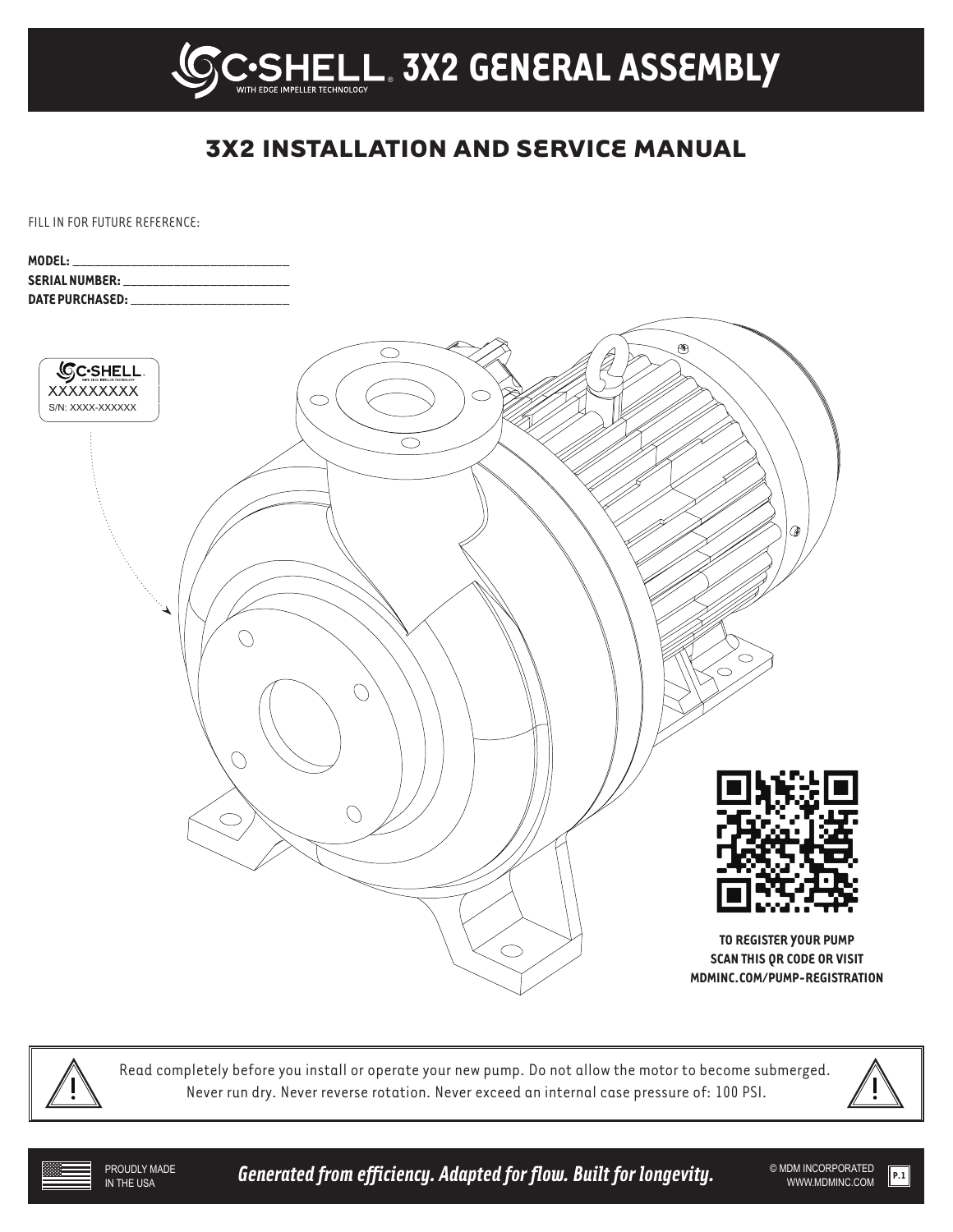## **WARNING: Eye protection is strongly recommended**

We congratulate you on your choice of the C•Shell® 3X2 Centrifugal Pump. It has been carefully designed using the advantages of today's technology and meticulously constructed to give you the dependability of yesterday. To insure proper performance and longevity, we urge you to follow the instructions in this manual. If you have any questions, contact MDM Incorporated for assistance.

### **PRIOR TO INSTALLATION**

*The instructions below should only be followed if the pumps are placed in storage.*

- 1. Once received from factory, store all crated pumps in a dry and covered location.
- 2. Make certain all uncoated machined surfaces are coated with a dielectric or marine grease every seven days to prevent oxidation.
- 3. Rotate motor shaft multiple times once a week.

### **INSTALLATION**

- 1. Locate the pump as near the fluid source as possible. We recommend a flooded suction installation.
- 2. Mount motor base to a secure, immobile foundation.
- 3. The pipe fittings should be self-supported and in neutral alignment with each port. The fittings must not be forced into alignment which may cause premature line failure or damage to the pump volute.
- 4. Never restrict the intake. Keep both input and discharge lines as free of elbows and valves as possible i.e. five feet per second max and a straight run of at least 10 pipe diameters on the suction side. This will reduce friction losses and maximize output.
- 5. The C•Shell® Pump is not self-priming. It must not be run dry.

### **ELECTRICAL HOOK-UP**

- 1. Check that supply voltages match the motor's requirements. The supply voltages can be found on the motor nameplate.
- 2. Verify that the internal motor leads (load-side) are connected according to the specifications shown on the motor nameplate and that they match the supply voltage (line-side).
- 3. Verify motor rotation with rotation meter. Incorrect rotation can cause serious damage to pump and/or motor. MDM Incorporated does not recommend checking rotation by quickly switching power on and off because serious damage can occur.
- 4. Supply power wiring (load side) should be protected by conduit or by cable and be of proper gauge. Length should be no longer than necessary.
- 5. Power should be drawn directly from an enclosure with circuit breaker protection or with a fused disconnect switch.



#### **WARNING: ALWAYS SHUT OFF ELECTRICAL POWER BEFORE INSTALLATION AND / OR SERVICING THIS PUMP!**

ALL ELECTRICAL WIRING SHOULD MEET STATE AND LOCAL ORDINANCES. IMPROPER WIRING MAY NOT ONLY BE A SAFETY HAZARD BUT MAY PERMANENTLY DAMAGE THE MOTOR AND/OR PUMP! 50 HZ MOTORS AVAILABLE - CONTACT YOUR SUPPLIER FOR INFORMATION.



### **PUMP END ASSEMBLY/DISASSEMBLY**

Contact a factory authorized agent, service center, or factory directly before disassembly or assembly. MDM Incorporated factory hours are 7:30am - 4pm MST, Monday through Friday. You can reach us at **(719) 634-8202** or e-mail us at **sales@mdminc.com**.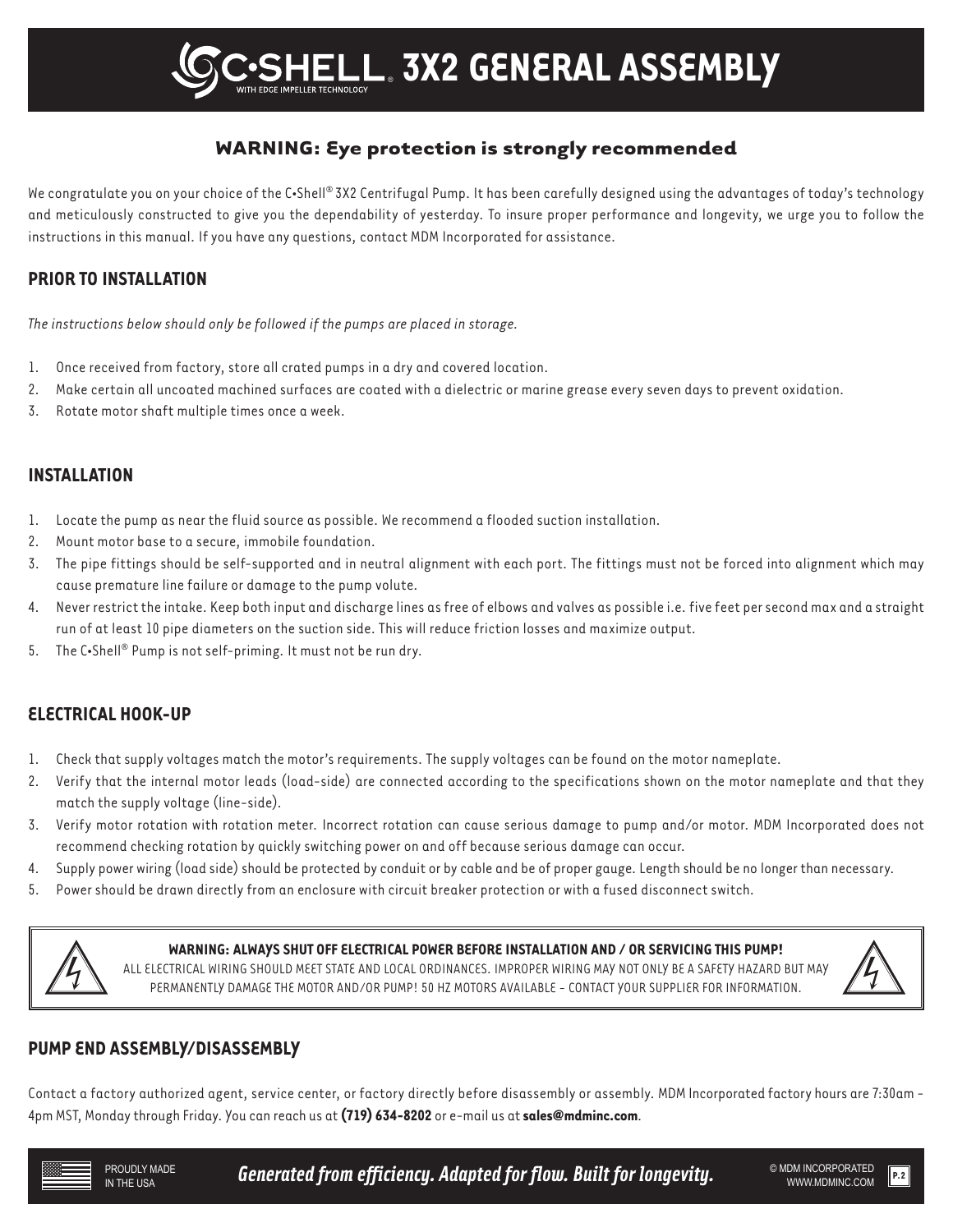## **C•SHELL® 3X2 ASSEMBLY INSTRUCTIONS**

#### **I. EQUIPMENT & SUPPLIES REQUIRED**

The C•Shell® pump series have pump-motor unit gross weights up to 800lbs. It is highly recommended an experienced pump mechanic or millwright perform any assembly or disassembly required. Failing to properly handle and install the pump components may result in damage and will void the factory warranty. When performing any assembly or disassembly of the pump-end components, please make certain the proper equipment and supplies required are present for all service and maintenance work.

A. Safety glasses

- B. Latex/Rubber Gloves (for working with fasteners, elastomers, lubricants, and greases)
- C. Safety Boots with Toe Protection
- D. Rags
- E. Lint Free Rags (McMaster-Carr p/n:7366T35)
- F. Lint free Paper Dry Wipes (McMaster-Carr p/n: 7367T38)
- G. Isopropyl Alcohol (McMaster-Carr p/n: 54845T42)
- H. Anti-Seize Grease (McMaster-Carr reference p/n:1820K23)
- I. Molykote® 111 Silicon Based Dielectric Grease (McMaster-Carr reference p/n: 1204K32)
- J. Socket Wrench Kit (up to 1-13/16" sockets)
- K. Torque Wrench kit (up to 100 ft/lbs & up to ¾" driver)
- L. 1 Ton Scissor Lift or Cart
- M. 1 Ton Chain Hoist
- N. 1 Ton Gantry System
- 0. 12" Adjustable C-Clamp

#### **II. PUMP COMPONENTS IDENTIFICATION**

#### **Pump-End Exploded View**

Review all components and make certain required items are on hand before performing the assembly steps.

#### **III. PUMP END ASSEMBLY TO MOTOR**

#### **Motor Preparation**

- a. The entire C•Shell® pump is built onto the motor, so to begin assembly motor must be firmly secured to a work surface. The feet can be clamped or bolted onto the surface to prevent movement or tipping. The motor's mounting face should hang over the edge of the work surface so there is no interference during assembly (See Figure 1). A smaller motor is more prone to tipping when the wet end is installed than a larger motor, but all should be firmly secured.
- b. Prepare motor by removing all stickers and wiping off excess lubricant from the shaft. Remove the Square Key (9) and fit the Shaft Sleeve (8) over the motor shaft. Place the Square Key (9) into the motor shaft keyway along with the Shaft Sleeve (8) and cut the Square Key (9) stock so that it does not protrude past the shoulder of the Shaft Sleeve (8). (See Figure 7 & 8).
- c. Remove Square Key (9) and Shaft Sleeve (8) from shaft. Ensure there is a light application of anti-seize on the motor shaft.
- d. Apply a light application of Anti-Seize (Item H) to front motor face/flange.
- e. Apply a light application of Anti-Seize (Item H) to shaft.



**FULL THREAD LENGTH ENGAGEMENT IS REQUIRED FOR ALL FASTENERS.**

**LIGHTLY LUBRICATE ALL SEAL O-RINGS TO PREVENT DAMAGE & HOLD O-RINGS IN PLACE DURING ASSEMBLY.**



PROUDLY MADE **Generated from efficiency. Adapted for flow. Built for longevity.**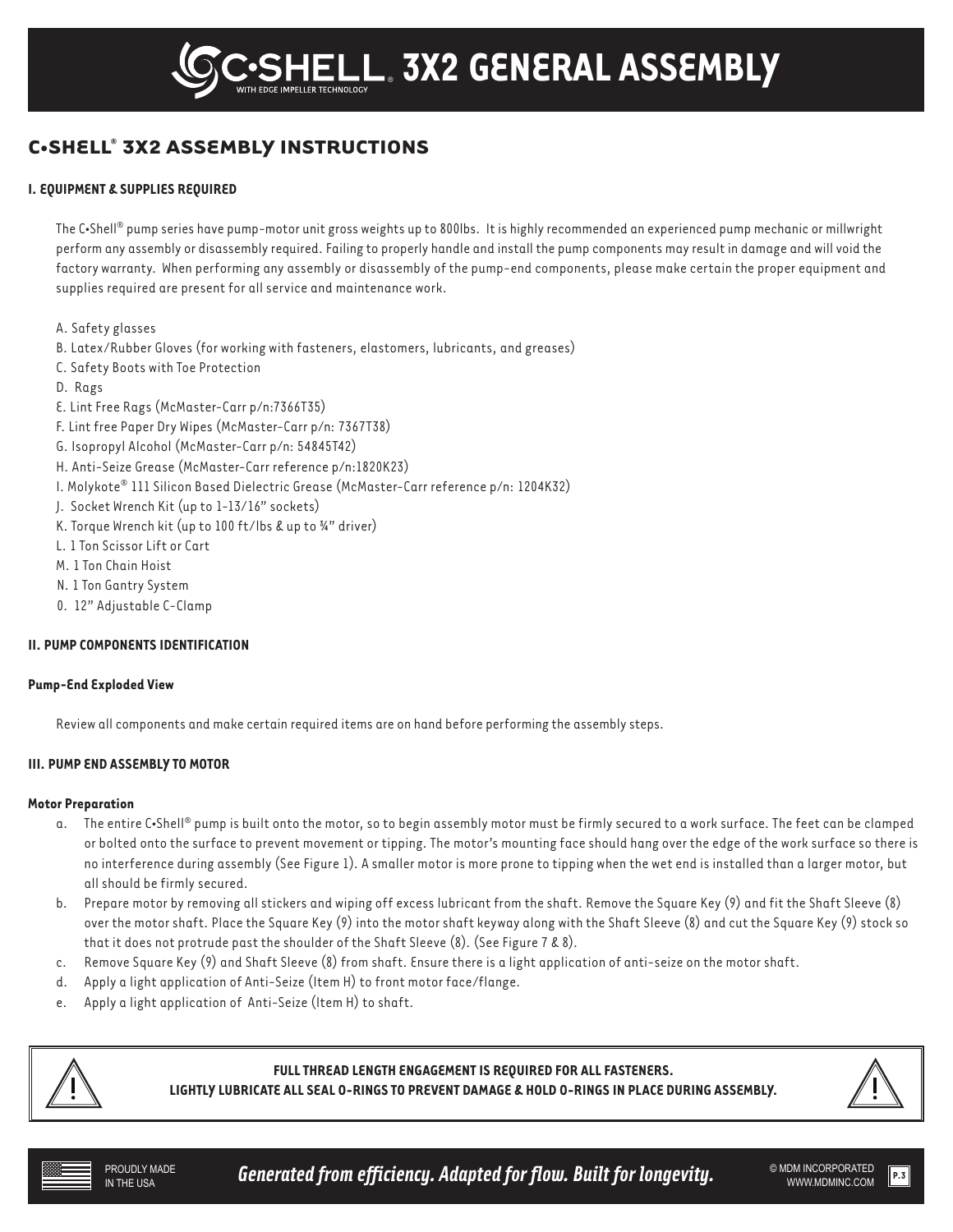® **3X2 GENERAL ASSEMBLY**

#### **1. Bracket Plate**

- a. Attach Bracket Plate (2) to motor face using Hex or Allen Head Fasteners (3) per torque specs (See Table B) with the drain slot pointed downwards.
- b. Anti-seize (Item H) should be applied to the register face and motor screws to aid in disassembly.

#### **2. Seal Installation**

- a. Referencing seal manufacturer's instructions, install Stationary Seal Face (7A) in the Seal Housing (4). Lightly lubricate outside rubber boot of Stationary Seal Face (7A) with Molykote® 111 Silicon Based Dielectric Grease (Item I) to ease assembly and press Stationary Seal Face (7A) into Seal Housing (4) counterbore gently by hand. **Warning:** Hard tools can damage the seal face and prevent proper operation. Ensure seal is firmly seated in Seal housing (4). Inspect from the front and back of Seal Housing (4) to make sure seal is straight and fully seated (Figures 2 and 3).
- b. Clean stationary seal bore with isopropyl alcohol and a lint free paper dry wipe and Isopropyl Alcohol (Item G) until all contaminates wipe clean and alcohol evaporates.
- c. Insert Seal Housing (4) into register fit on Bracket Plate (2) being careful not to nick or scratch stationary seal with motor shaft. The Seal Housing (4) will not be positively retained at this point, so use extreme caution to prevent damage to seal components. Use a bent metal strap or a 12" adjustable C-Clamp (Item O) to hold the seal housing to the bracket plate. Example of retainer shown in (Figure 4).
- d. Lubricate rubber inside of Rotary Seal Face (7B) with a very light coating of Molykote® 111. Insert Shaft Sleeve (8) into Seal Spring (7C) and Rotary Seal Face (7B) assembly with the Spring Retainer (7D) against the Shaft Sleeve (8) shoulder. See (Figures 5 & 6).

#### **3. Shaft Sleeve Installation**

- a. Slide Shaft Sleeve (8) with seal components installed onto motor shaft with keyway aligned with key. The pentagonal side of the Shaft Sleeve (8) will face away from the motor.
- b. Seat Shaft Sleeve (8) firmly against the motor shaft shoulder. Ensure assembly will not fall off motor shaft.
- c. Insert Square Key (9) into keyway and verify that the key does not protrude further than the Shaft Sleeve (8) shoulder. See (Figures 7 & 8).

#### **4. Impeller Installation**

- a. Install Impeller (11) on the pentagonal side of the Shaft Sleeve (8).
- b. Lightly lubricate Impeller Bolt O-Ring (17) with Molykote® 111 Silicon Based Dielectric Grease (Item I) and fit into groove on Impeller Bolt (18).
- c. Lightly lubricate Pentagon Hub O-Ring (13) with Molykote® 111 Silicon Based Dielectric Grease (Item I) and fit into groove on Pentagon Hub (14).
- d. Install Pentagon Hub Spacer (12), and Pentagon Hub (14) onto Shaft Sleeve (8) followed by Impeller Bolt (18), with Impeller Bolt Flat Washer (15) and Impeller Bolt Lock Washer (16). Hold Pentagon Hub Spacer (12) relatively centered over the Shaft Sleeve (8). Tighten Impeller Bolt (18) with an impact tool to avoid having to lock shaft. Verify that the Pentagon Hub Spacer (12) is centered.
- e. If an impact tool is unavailable, motor fan cover and fan can be removed from the motor to access the shaft extension on the rear of the motor. This can be held with a keyed shaft wrench (Table A) or an adjustable wrench while the shaft screw is tightened against it per torque specs (Table B).

#### **5. Case (Volute) Installation**

- a. Fit Case (19) register over the Seal Housing (4) and insert Case Bolts (1C) through Case (19) and Bracket Plate (2).
- b. For 4x3 and 6x5 pumps, fasten Case Nuts (1A) and Case Washers (1B) onto Case Bolts (1C) and torque according to the specifications found in (Table B).
- c. For 3x2 pumps, torque Case Bolts (1A) according to the specifications found in (Table B).

#### **6. Impeller Clearance Check**

- a. Verify rotation with minimal drag by hand. Some drag (i.e. soft scraping noise) is expected from Seal (7A-7D) and for the Impeller (11) to wear into the Case (19). It may take a little torque to turn. If Impeller (11) is locked then tear back down and investigate.
- b. Check clearance between Impeller (11) and Case (19) through discharge or suction openings. Ideal clearance is .020-.120". A tighter clearance will provide higher efficiencies and slightly higher head values. See chart below for net clearance changes with various Case Gasket (6) and Impeller Spacer (10) combinations. Do not stack spacers or gaskets above 2 tall.
- c. If clearance is too tight, remove Case (19) and insert the Case Gasket (6). Reassemble and verify clearance.
- d. If clearance is too loose, remove Case (19), Impeller Bolt (18), Pentagon Hub (14), Pentagon Hub Spacer (12) and Impeller (11). Remove the Impeller (11) and place Spacer Shim (10) on the Shaft Sleeve (8) to achieve desired clearance. Reassemble from Step 5.

| <b>SCENARIO</b>                       | NET CLEARANCE CHANGE |
|---------------------------------------|----------------------|
| Standard: 1 gasket, 0 impeller spacer | 0.000"               |
| Add Case Gasket                       | $+0.032"$            |
| Remove Case Gasket                    | $-0.032"$            |

**IMPELLER CLEARANCE CHART**

#### **7. Case O-Ring**

a. Once clearance is verified, lightly grease case Case O-Ring (5) and fit into groove on Seal Housing (4). This step is withheld until now to prevent damage to Case O-Ring (5) if disassembly and reassembly is required.

#### **8. Verify rotation and final clearance.**

#### **9. Proceed to Start Up.**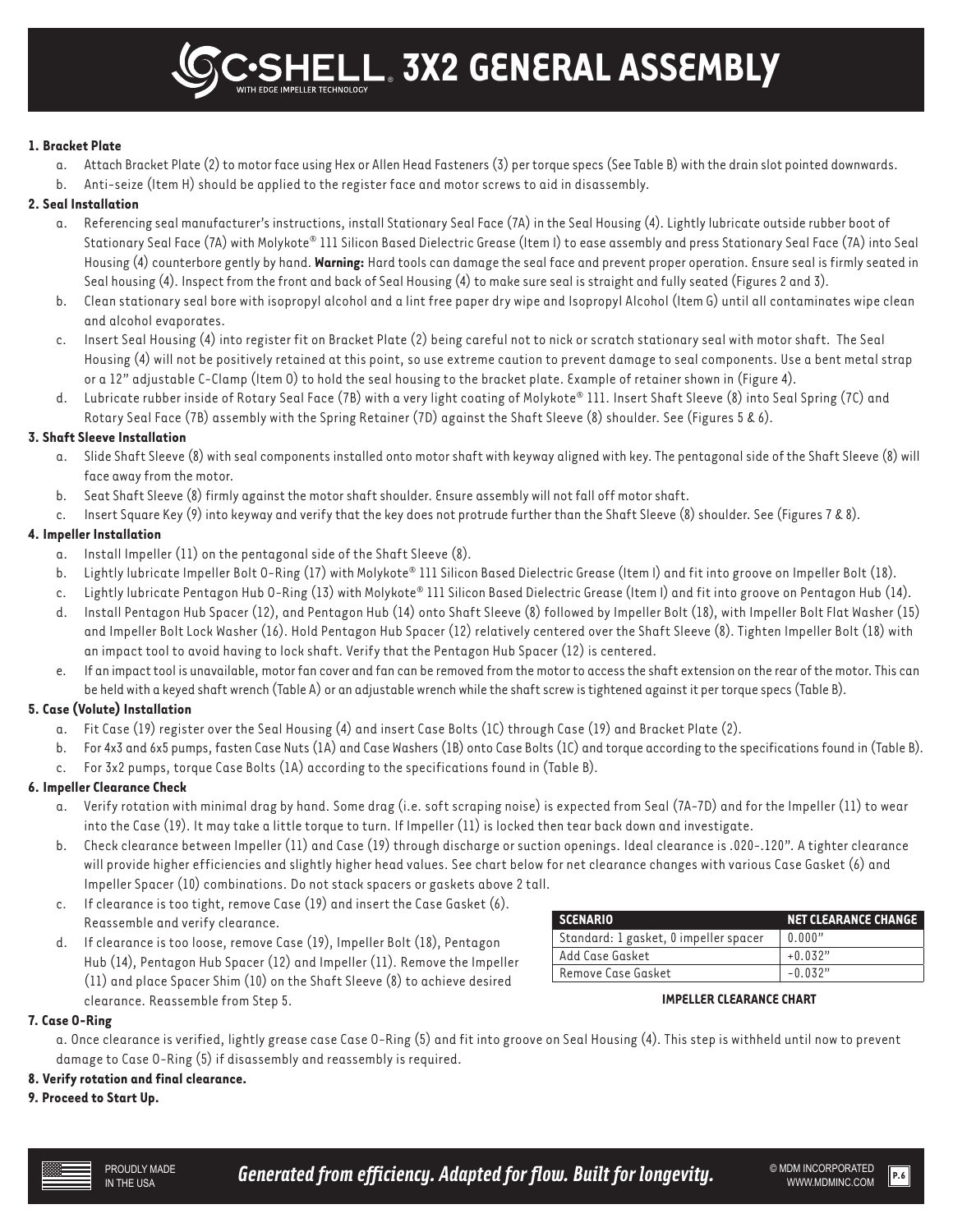

### **C•SHELL® 3X2 MOTOR ANCHOR INSTALLATION**

**Consult Motor Name Plate for Frame Size Specification**

| NO. | <b>DESCRIPTION</b>                  | QTY.           | <b>A GROUP MOTORS</b><br>$143/5$ JM<br>$1/4 - 20$ | <b>A GROUP MOTORS</b><br>$182/4$ JM<br>$3/8 - 16$ | <b>B GROUP MOTORS</b><br>$213/5$ JM<br>$3/8 - 16$ | <b>C GROUP MOTORS</b><br>254/6JM<br>$1/2 - 13$ |
|-----|-------------------------------------|----------------|---------------------------------------------------|---------------------------------------------------|---------------------------------------------------|------------------------------------------------|
|     | MOTOR FOOT ANCHOR INSTALLATION TOOL |                | 97077A110                                         | 97077A120                                         | 97077A120                                         | 97077A130                                      |
|     | MOTOR FOOT ANCHOR                   | 4              | 97095A111                                         | 97095A121                                         | 97095A121                                         | 97095A131                                      |
| 3   | THREADED ROD                        | 4              | 90575A570                                         | 90575A292                                         | 90575A292                                         | 90575A732                                      |
|     | MOUNTING BLOCK                      | 4              | INCLUDED                                          | INCLUDED                                          | INCLUDED                                          | INCLUDED                                       |
| 5   | MOTOR SHIM (AS NEEDED)              | 4              | 94420A160                                         | 94420A160                                         | 94420A160                                         | 94420A160                                      |
| b   | <b>FLAT WASHER</b>                  | 4              | 90107A029                                         | 90107A127                                         | 90107A127                                         | 90107A033                                      |
|     | <b>LOCK WASHER</b>                  | 4              | 92147A029                                         | 92147A031                                         | 92147A031                                         | 92147A033                                      |
|     | HEX NUT                             | 4              | 94819A043                                         | 94819A049                                         | 94819A049                                         | 94819A055                                      |
|     | CASE FOOT HEX BOLT                  | $\overline{2}$ | 93190A718                                         | 93190A718                                         | 93190A718                                         | 93190A718                                      |
| 10  | CASE FOOT LOCK WASHER               | $\overline{c}$ | 92147A033                                         | 92147A033                                         | 92147A033                                         | 92147A033                                      |
| 11  | CASE FOOT FLAT WASHER               | 2              | 90107A033                                         | 90107A033                                         | 90107A033                                         | 90107A033                                      |
| 12  | CASE FOOT CONCRETE ANCHORS          | $\overline{2}$ | 97095A131                                         | 97095A131                                         | 97095A131                                         | 97095A131                                      |
| 13  | CASE FOOT ANCHOR INSTALLATION TOOL  |                | 97077A130                                         | 97077A130                                         | 97077A130                                         | 97077A130                                      |

**McMaster-Carr Part Numbers**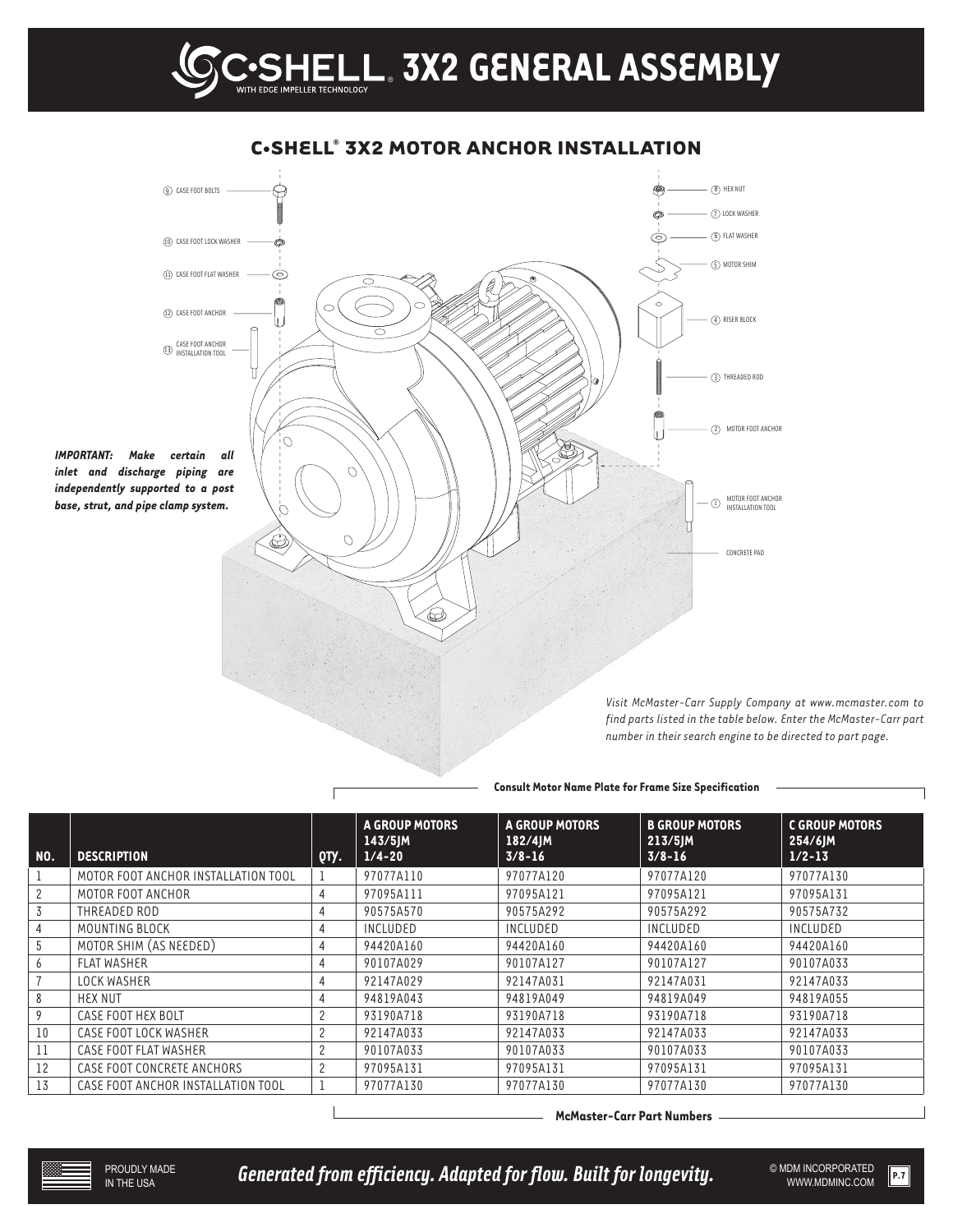## **C•SHELL® 3X2 EXPLODED VIEW AND PARTS LIST**

Ξ IMPELLER TECHNOLOGY

| <b>NO.</b>     | <b>PART NAME</b>                 | MOTOR A (143-184JM)<br><b>PART NUMBER</b> | MOTOR B (213-215JM)<br><b>PART NUMBER</b> | RECESSED MOTOR B (213-215JM)<br><b>PART NUMBER</b> | MOTOR C (254-256JM)<br><b>PART NUMBER</b> | QTY.           |
|----------------|----------------------------------|-------------------------------------------|-------------------------------------------|----------------------------------------------------|-------------------------------------------|----------------|
| lΑ             | CASE BOLTS                       | HCS06044                                  | HCS06044                                  | HCS06080                                           | HCS06060                                  | 8              |
| 1B             | CASE WASHERS                     | FW06                                      | FW06                                      | FW06                                               | FW06                                      | 8              |
| $\mathbf{2}$   | <b>BRACKET PLATE</b>             | <b>MD1400 MS</b>                          | MD1403 MS                                 | MD1403 MS                                          | MD1403 MS                                 | $\mathbf{1}$   |
| 3              | HEX HEAD CAP BRACKET BOLTS       | HCS06016                                  | HCS08012                                  | HCS08012                                           | HCS08012                                  | $\overline{4}$ |
| $\overline{4}$ | <b>SEAL HOUSING</b>              | MD1201W35                                 | MD1201W35                                 | MD1201W35                                          | MD1200 W35                                | 1              |
| 5              | CASE O-RING                      | ARP277                                    | ARP277                                    | <b>ARP277</b>                                      | ARP277                                    | 1              |
| 6              | CASE GASKET*                     | A0160FA                                   | A0160FA                                   | A0160FA                                            | A0160FA                                   | $\mathbf{1}$   |
| 7A             | STATIONARY SEAL FACE             | 24170545 (CARBON                          | 24170545 (CARBON                          | 24170545 (CARBON GRAPHITE/                         | 24170545 (CARBON                          | $\mathbf{1}$   |
| 7B             | ROTATING SEAL FACE               | GRAPHITE/CERAMIC)                         | GRAPHITE/CERAMIC)                         | CERAMIC)                                           | GRAPHITE/CERAMIC)                         |                |
| 7C             | SPRING                           |                                           |                                           |                                                    |                                           |                |
| 7 <sub>D</sub> | <b>SPRING RETAINER</b>           | 24170510 (SIC VS. SIC)                    | 24170510 (SIC VS. SIC)                    | 24170510 (SIC VS. SIC)                             | 24170510 (SIC VS. SIC)                    |                |
| 8              | <b>SHAFT SLEEVE</b>              | MD0900 316L                               | MD0904 316L                               | MD0904 316L                                        | MD0901316L                                | 1              |
| 9              | SQUARE KEY*                      | CONSULT FACTORY                           | CONSULT FACTORY                           | <b>CONSULT FACTORY</b>                             | CONSULT FACTORY                           | $\mathbf{1}$   |
| 10             | SPACER SHIM*                     | <b>MD2300 NYL</b>                         | <b>MD2300 NYL</b>                         | MD2300 NYL                                         | <b>MD2300 NYL</b>                         | $\overline{c}$ |
| 11             | IMPELLER*                        | CONSULT FACTORY                           | CONSULT FACTORY                           | CONSULT FACTORY                                    | CONSULT FACTORY                           | $\mathbf{1}$   |
| 12             | PENTAGON HUB SPACER              | MD0700 316L                               | MD0700 316L                               | MD0700 316L                                        | MD0700 316L                               | $\mathbf 1$    |
| 13             | PENTAGON HUB O-RING              | ARP126                                    | ARP126                                    | ARP126                                             | ARP126                                    | 1              |
| 14             | PENTAGON HUB                     | MD0600 316L                               | MD0600 316L                               | MD0600 316L                                        | MD0601 316L                               | 1              |
| 15             | <b>IMPELLER BOLT FLAT WASHER</b> | FW06                                      | FW06                                      | FW06                                               | FW08                                      | $\mathbf{1}$   |
| 16             | <b>IMPELLER BOLT LOCK WASHER</b> | LW06                                      | LW06                                      | LW06                                               | LW08                                      | 1              |
| 17             | IMPELLER BOLT O-RING             | ARP010                                    | ARP010                                    | ARP010                                             | ARP012                                    | $\mathbf{1}$   |
| 18             | <b>IMPELLER BOLT</b>             | MD0300 316S                               | MD0302 316S                               | MD0302 316S                                        | MD0301316S                                | 1              |
| 19             | CASE                             | MD0100W35                                 | MD0100W35                                 | MD0100W35                                          | MD0100W35                                 | $\mathbf 1$    |
| 20             | RISER BLOCK*                     | <b>CONSULT FACTORY</b>                    | <b>CONSULT FACTORY</b>                    | CONSULT FACTORY                                    | CONSULT FACTORY                           | 4              |

#### **CONSULT MANUFACTURER FOR PARTS PRICING**

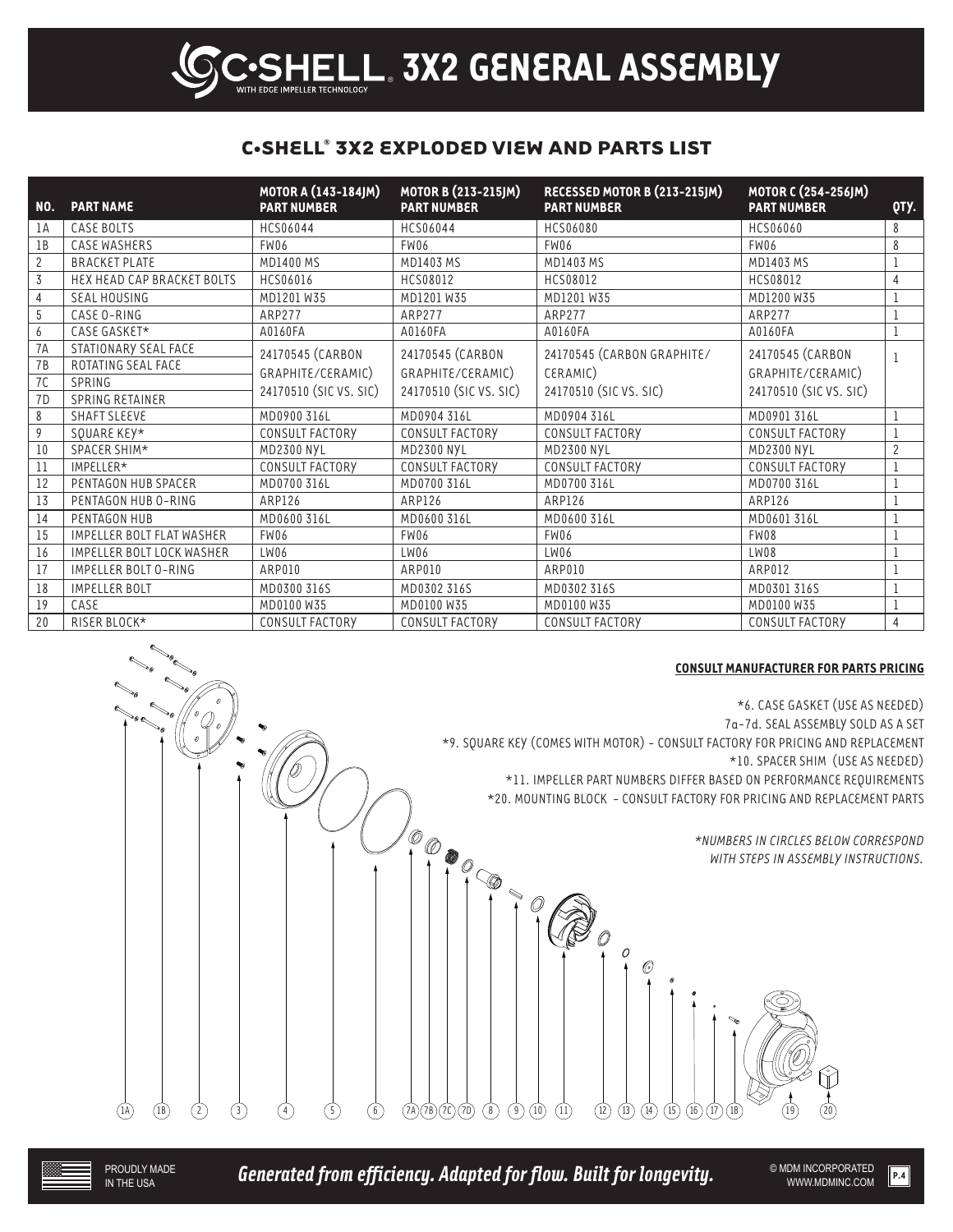## **C•SHELL® 3X2 FIGURE AND TABLE SUPPLEMENT**



FIGURE 1



FIGURE 2



FIGURE 3



FIGURE 4



FIGURE 5



FIGURE 6



FIGURE 7



FIGURE 8



#### **TABLE B - BOLT TORQUE VALUES (ALL VALUES IN FT-LBS)**

| <b>PARTS</b>  | 3X <sub>2</sub> | 4X <sub>3</sub> | 6X <sub>5</sub> |
|---------------|-----------------|-----------------|-----------------|
| Motor Bolts   | 50              | 50              | 50              |
| Impeller Bolt | 40              | 40              | 40              |
| Case Bolts    | 32              | 65              | 65              |

**NOMINAL SHAFT DIAMETER W X (+.06) Y (+.015) Z**  $0.875$  | 1.375 | 0.958 | 0.878 - 0.880 | 0.188 - 0.192 1.125 1.625 1.253 1.128 - 1.130 0.125 - 0.129 1.625 2.125 1.806 1.628 - 1.630 0.375 - 0.379 1.750 2.5 1.940 1.753 - 1.755 0.375 - 0.379 2.375 3.25 2.690 2.378 - 2.380 0.625 - 0.629 2.875 3.75 3.205 2.878 - 2.880 0.750 - 0.754

#### **TABLE C - SHAFT WRENCH DIMENSION**



**Generated from efficiency. Adapted for flow. Built for longevity.**